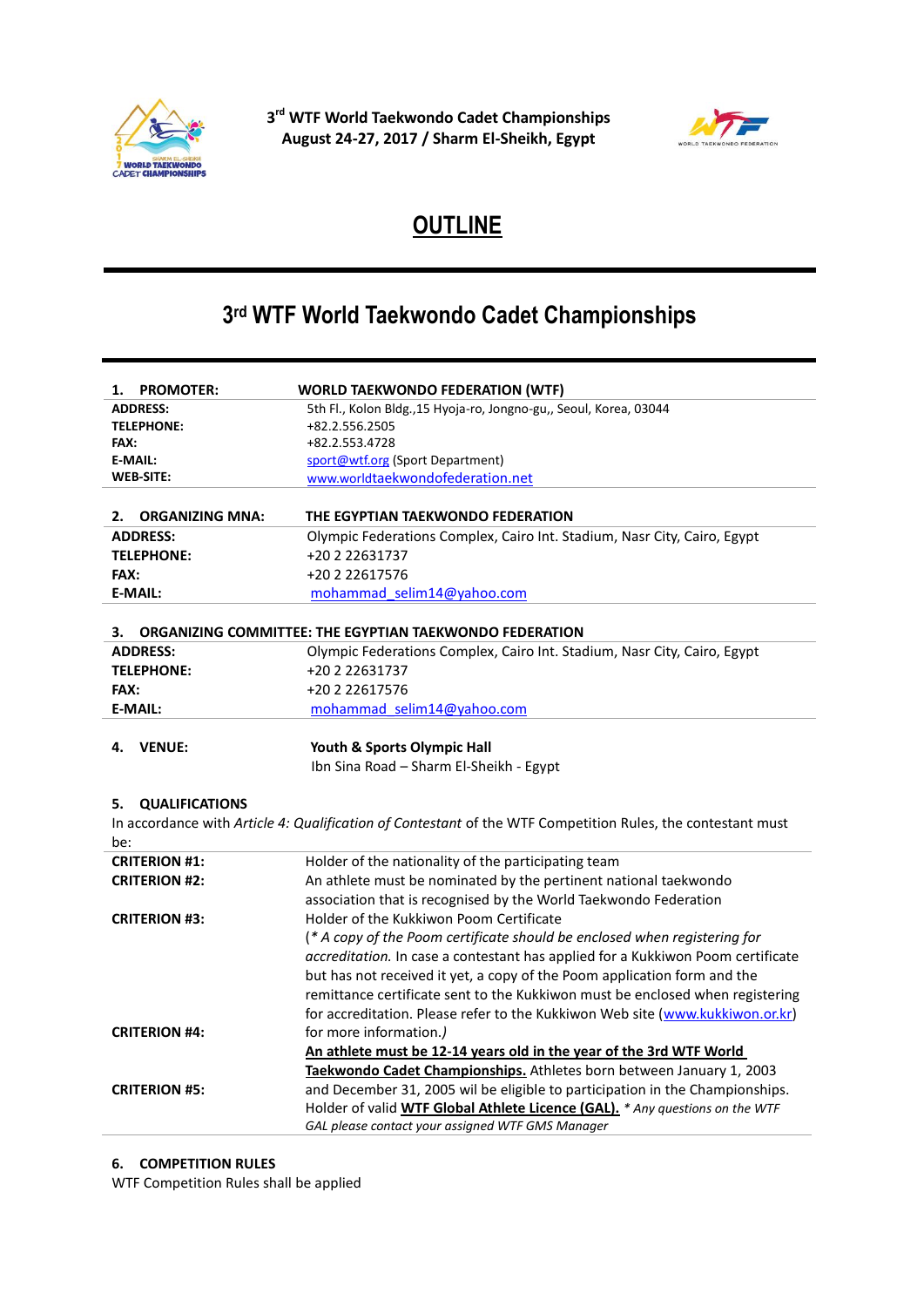



## **7. METHOD OF COMPETITION**

Single elimination system

#### **8. CONTEST TIME**

1 minute 30 seconds x 3 rounds with 1 minute break

#### **9. WEIGHT DIVISIONS**

| Men's division |                                | Women's division |                                |
|----------------|--------------------------------|------------------|--------------------------------|
| Under 33kg     | Not exceeding 33kg             | Under 29kg       | Not exceeding 29kg             |
| Under 37kg     | Over 33kg & not exceeding 37kg | Under 33kg       | Over 29kg & not exceeding 33kg |
| Under 41kg     | Over 37kg & not exceeding 41kg | Under 37kg       | Over 33kg & not exceeding 37kg |
| Under 45kg     | Over 41kg & not exceeding 45kg | Under 41kg       | Over 37kg & not exceeding 41kg |
| Under 49kg     | Over 45kg & not exceeding 49kg | Under 44kg       | Over 41kg & not exceeding 44kg |
| Under 53kg     | Over 49kg & not exceeding 53kg | Under 47kg       | Over 44kg & not exceeding 47kg |
| Under 57kg     | Over 53kg & not exceeding 57kg | Under 51kg       | Over 47kg & not exceeding 51kg |
| Under 61kg     | Over 57kg & not exceeding 61kg | Under 55kg       | Over 51kg & not exceeding 55kg |
| Under 65kg     | Over 61kg & not exceeding 65kg | Under 59kg       | Over 55kg & not exceeding 59kg |
| Over 65kg      | Over 65kg                      | Over 59kg        | Over 59kg                      |

#### **10. CONDITIONS FOR PARTICIPATING TEAMS**

i. Round-trip Airfare and Accommodation

Round trip airfare and and accommodation charges of room and board shall be borne by the participating National Association.

#### ii. Ground transportation

Ground transportation will be provided for national teams on arrival and departure free of charge, only for teams who book via the official event agent and provided that the Organizing Committee has been informed of the date, time, and flight number of the national team's arrival and departure. The Flight Information Form shall be provided by Organizing Committee shortly.

#### **11. WTF GLOBAL LICENCE & ONLINE REGISTRATION**

i. WTF Global Licence Registration

All Athletes and Team officials must FIRST be registered with a WTF Global Athlete Licence (GAL) or Global Official Licence (GOL).

#### ii. WTF Online Registration

National Team Entry will only be accepted through the WTF online registration system and registration is only possible with a valid WTF Global Licence. National Team GMS administrator will be notified via email once online registration is open.

#### **12. ENTRY FEES**

The OC shall collect the entry fees from the participating national teams. The national team shall pay an entry fee to the Organizing Committee by cash in US\$ only at the WTF Registration Center accreditation center(s) in Sharm El-Sheikh, Egypt prior to the start of the Championships. Athletes shall not be allowed to compete without successful payment of entry fee to the Organizing Committee.

Early Bird DISCOUNTED REGISTRATION FEES: A discount will be given to national teams that complete their registration during this period.

- $\bullet$  \$40 USD per athlete
- $\bullet$  Discounted entry fee period will begin on June 6<sup>th</sup>, 2017, 17:00 local time in Switzerland
- Discounted entry fee period will end on June 21 st, 2017, 17:00 local time in Switzerland.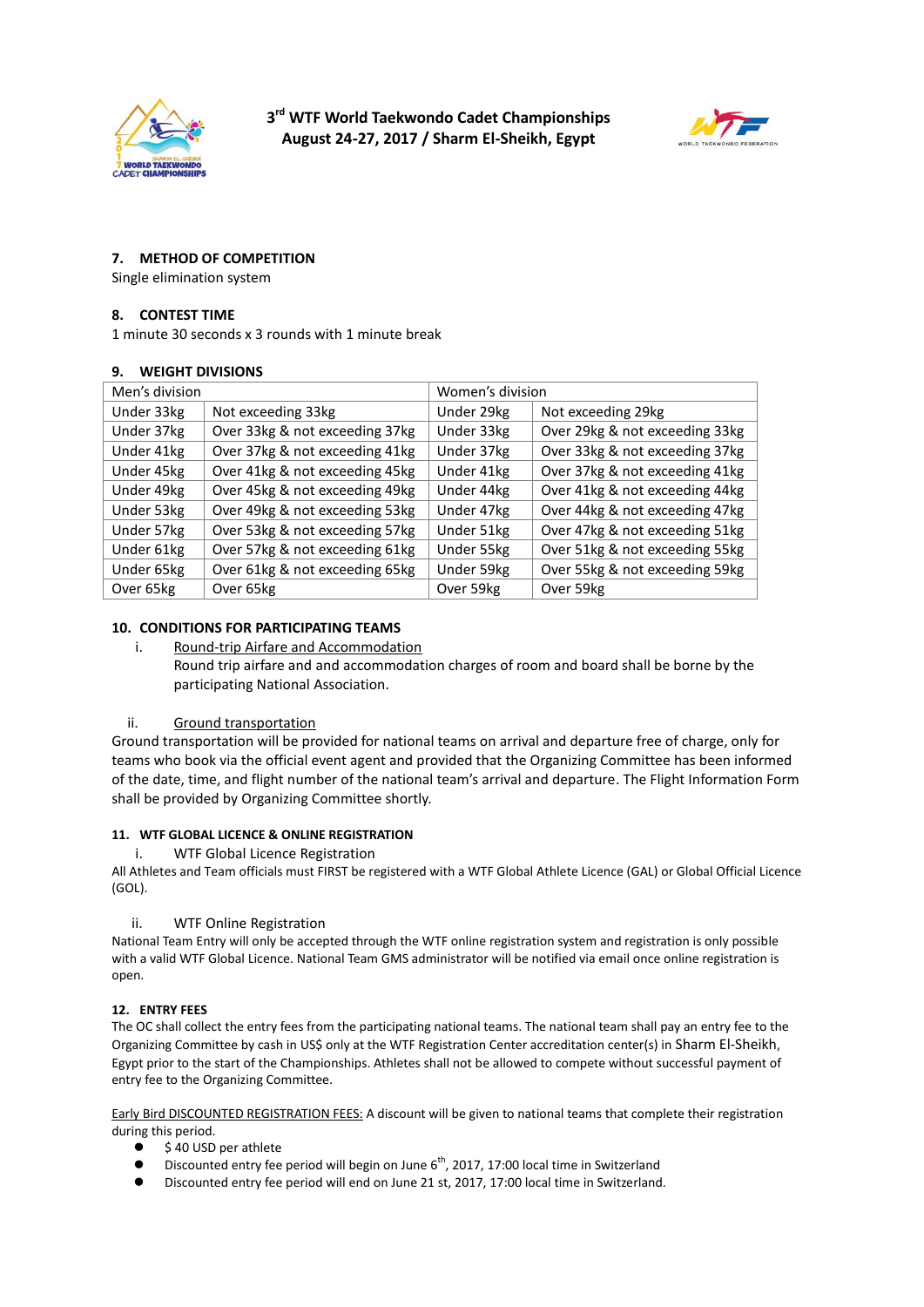



REGULAR ENTRY FEES: The national teams completing their registration during this period will be charged the regular registration fee.

- \$ 50 USD per athlete.
- **•** Regular entry fee period will begin on June  $21<sup>st</sup>$ , 17:01 local time in Switzerland.
- Regular entry fee period will end on August  $2^{nd}$ , 2017, 17:00 local time in Switzerland.

**\*\* At the close of regular registration of August 2nd, 2017, if the Organizing Committee and the WTF decide to implement an extension of the Registration Period, this will be advertised by an official communication and then the following late registration dates and fees will apply \*\***

LATE REGISTRATION FEES: In the case that a late registration period is required the national teams completing their registration during this period will be charged this fee.

- \$70 per athlete.
- Late registration fee period would begin on August  $2^{nd}$ , 2017, 17:01 local time in Switzerland.
- $\bullet$  Late registration period will end (if implemented) on August 9<sup>th</sup>, 2017, 17:00 local time in Switzerland.
- **LATE REGISTRATION PERIOD ONLY APPLIES IF THE WTF AND OC DECIDE TO IMPLEMENT THIS AND IF SO, THIS WILL BE INFORMED BY THE WTF OR OC IN AN OFFICIAL COMMUNICATION.**

#### **13. ENTRY DEADLINES & IMPORTANT DATES**

- i. Entry deadline is August 2nd, 2017, 17:00 local time in Switzerland. Entry submission after this date/time will not be accepted under any circumstances.
- ii. Late replacement due to injury shall be handled case by case.
- iii. The registered athletes or team officials may be replaced without penalty until August 2nd, 2017
- iv. Entry fee of US\$50 per athlete will not be charged in case of cancellation of participation until August 2nd, 2017
- v. Entry fee must be paid in case of the notice of cancellation of participating athletes after August 2nd, 2017 or no-show.

Athletes: Member National Associations can submit entry for a maximum of 10 male and 10 female athletes. No additional athletes will be accepted. No reserve athlete is accepted. No entry will be accepted or modified during on-spot registration.

Team officials: Member national association can register online for maximum one (1) Head of team per country, one (1) manager per team, two (2) coaches per team, one (1) team doctor per team (medical doctor), one (1) trainer per team & MNA officials: three (3) Member National Association (MNA) officials per country can be registered online.

In case of exceeding this number, **US\$100** will be charged per person before issuance of the accreditation card. **US\$100** will be charged per team official registered onsite and per change made to the registered team.

**Any WTF Global Licence registration completed onsite will be charged a \$30 onsite processing fee for each WTF Global Licence required on top of the WTF Global Licence fee.**

#### **14. CLASSIFICATION OF RESULTS**

i. Individual Awards

Medals will be awarded to the top four athletes in the respective weight category of the pertinent championships:

| $1st$ PLACE:           | <b>GOLD MEDAL &amp; CERTIFICATE</b>   |
|------------------------|---------------------------------------|
| $2^{nd}$ PLACE:        | SILVER MEDAL & CERTIFICATE            |
| $3^{\text{rd}}$ PLACE: | <b>BRONZE MEDAL &amp; CERTIFICATE</b> |
| 3 <sup>rd</sup> PLACE: | <b>BRONZE MEDAL &amp; CERTIFICATE</b> |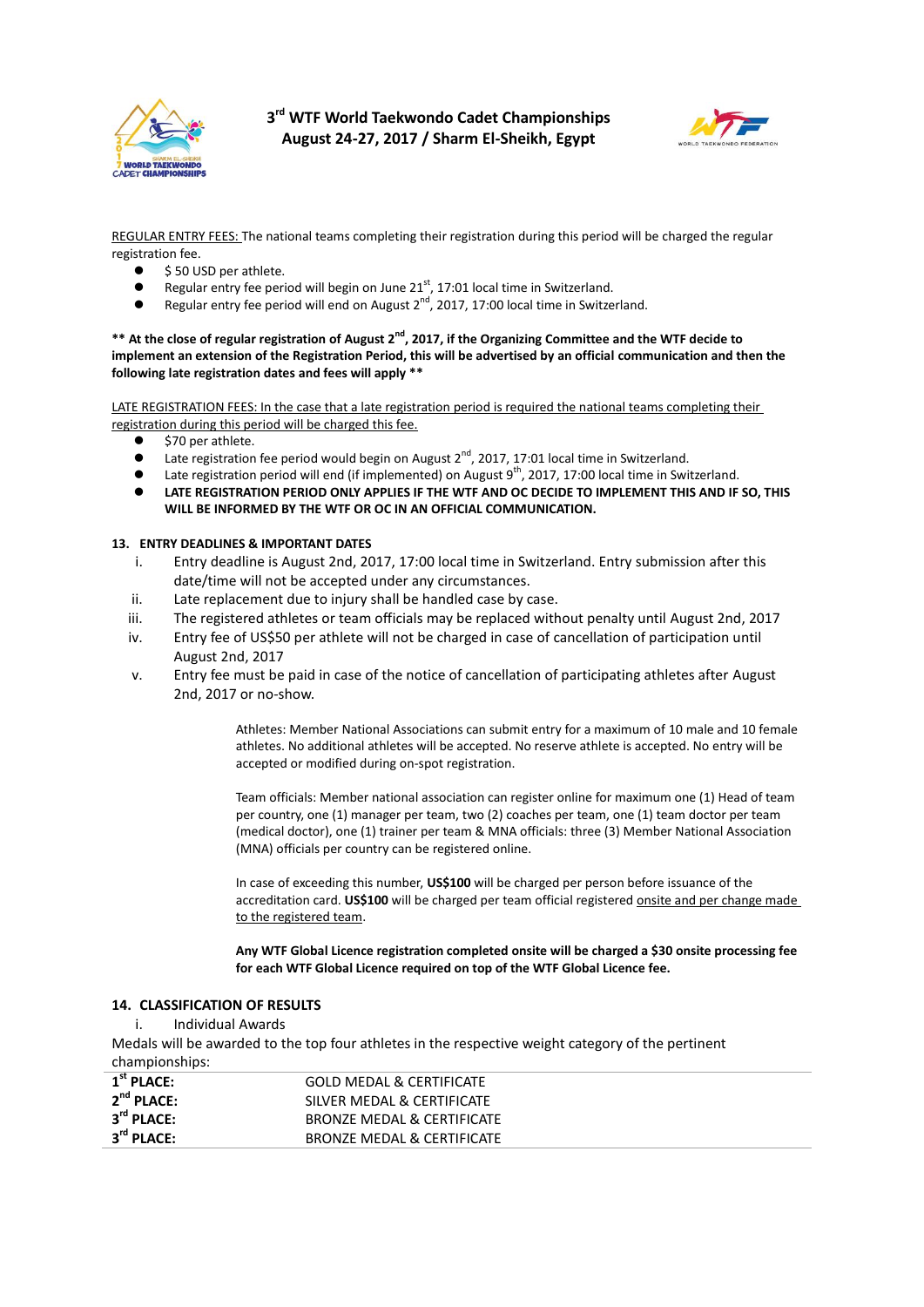



## ii. Team Awards

Based on the point system below, the top five (5) teams of the Men's division and the top five (5) teams of the Women's division will receive trophies:

| <b>RATIONALE</b>                             | <b>NO. OF POINTS AWARDED</b> |
|----------------------------------------------|------------------------------|
| For every contestant who passed the official |                              |
| weigh-in:                                    |                              |
| For every win (including byes):              |                              |
| For every Gold Medal:                        |                              |
| For every Silver Medal:                      | 3                            |
| For every Bronze Medal:                      |                              |
|                                              |                              |

Other prizes, such as the "Good Fighting Spirit Prize", "Active Participation Prize", MVPs and Best Referees and Best Coaches may be awarded to selected teams and individuals.

#### **15. TEAM ENTRIES PER COUNTRY (MAXIMUM 33 MEMBERS)**

| <b>POSITION</b>      | <b>MAX. NO. OF MEMBERS</b> | <b>MAX. NO. OF MEMBERS</b> |  |
|----------------------|----------------------------|----------------------------|--|
|                      | <b>MALE</b>                | <b>FEMALE</b>              |  |
| <b>HEAD OF TEAM:</b> |                            |                            |  |
| MANAGER:             |                            |                            |  |
| COACH:               |                            | 2                          |  |
| TRAINER:             |                            | າ                          |  |
| TEAM DOCTOR:         |                            |                            |  |
| <b>CONTESTANTS:</b>  | 10                         | 10                         |  |

## **16. INTERNATIONAL REFEREES**

The WTF will appoint a total of 60 International Referees. The appointed international referees shall officiate at the  $3^{rd}$  WTF World Taekwondo Cadet Championships; the following conditions shall apply:

- i. International Referees are required to pay for their own round trip airfares.
- ii. The Organizing Committee shall pay for the expenses for seven (7) nights' stay of room and board. **Check-in: August 21 / Check-out: August 28**
- iii. The Organizing Committee shall pay a per diem of US\$100 to the selected International Referees for competition period (total four days; US\$400 per referee).

#### **17. TECHNICAL DELEGATE AND COMPETITION SUPERVISORY BOARD**

The WTF will appoint one (1) Technical Delegate and up to four (4) members of the Competition Supervisory Board. The following conditions shall apply:

- i. The Organizing Committee shall pay for the expenses for up to seven (8) nights' stay of room and board.
	- **Check-in from: August 21 / Check-out: August 28.**
- ii. The Organizing Committee shall pay a per diem of US\$100 to the Technical Delegate and the members of the Competition Supervisory Board for competition period (total four days; US\$400 per person).

## **18. WTF-RECOGNIZED TAEKWONDO UNIFORM (***DOBOK***) AND PROTECTIVE EQUIPMENT**

- i. **Daedo Protector and Scoring System (PSS**) will be used for the Championships.
- ii. Participating contestants are required to wear WTF-recognized doboks and WTF-recognized protective equipment. The latest version of WTF-recognized manufacturers' list is available at the website of WTF (http://www.worldtaekwondofederation.net/recognized)
- iii. The Organizing Committee will provide **Trunk PSS** and the **conventional head protector with face shield** to the participating contestants. Participating contestants are required to bring their own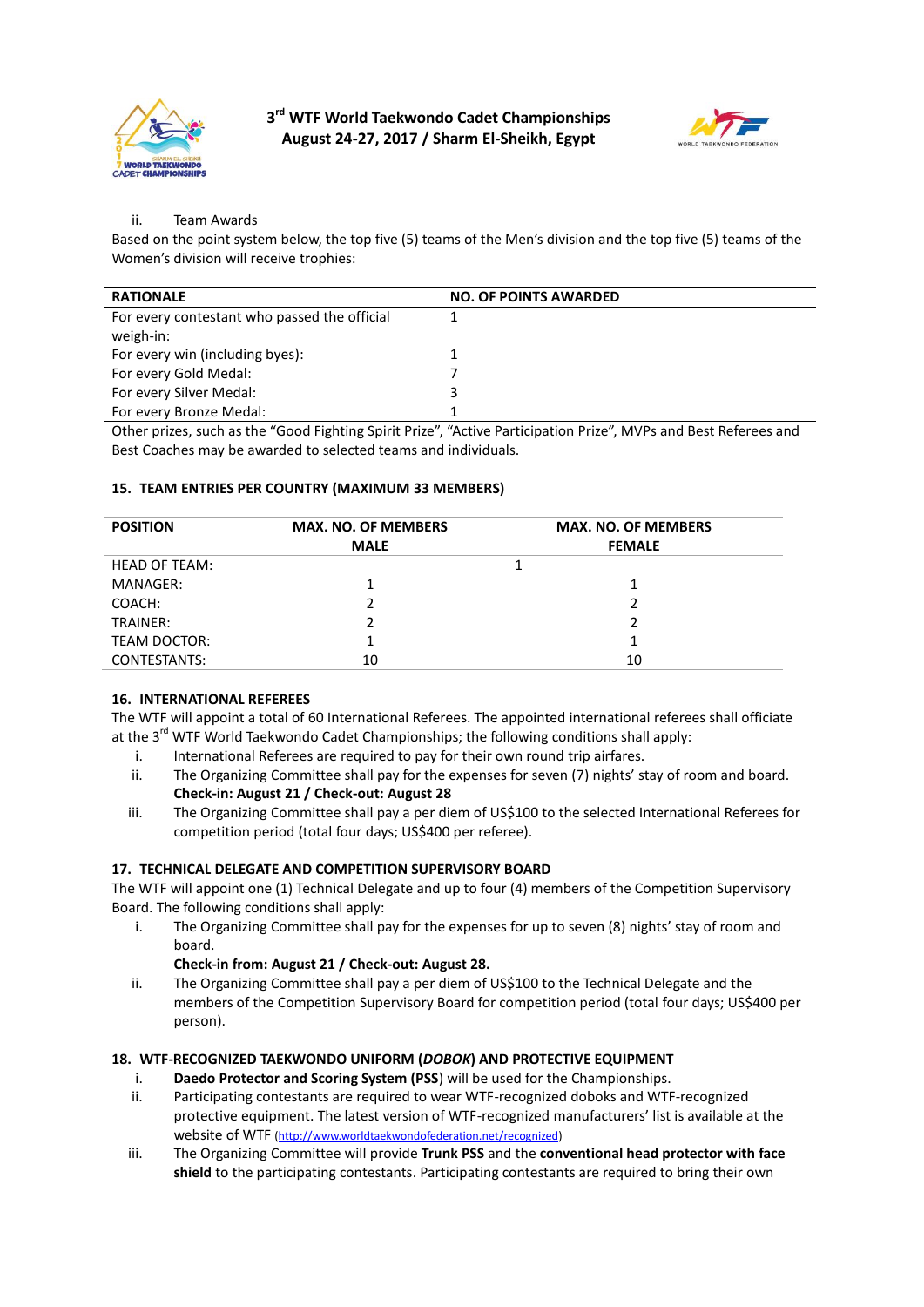



groin guards, mouthpieces, gloves, sensing socks and shin and forearm guards for their personal use. iv. Before entering the field of play, all contestants will proceed to the inspection desk for inspection of their doboks and protective equipment. **Any contestant who wears unofficial doboks or protective equipment will not be permitted to compete.** Organizing Committee shall prepare white masking tapes to cover up any kind of identification of the manufacturers not recognized by the WTF.

v. Instant Video Replay (IVR) System will be used.

## **19. IDENTIFIATION OF NOC CODE AND MANUFACTURER**

- i. National flag shall be located between 3cm and 3.4cm below the right shoulder line of upper garment.
- ii. NOC Code is a three-letter National Olympic Committee abbreviation, and it shall be printed at the back in black and centred at 5cm or higher from the bottom line of the upper garment within the size of 30cm width x 12cm height. The font of the letters shall be in bold "Verdana".
- iii. Manufacturer's identification (name, designation trademark, logo or any distinctive sign of the manufacturer) shall be located one per garment within 20㎠ except at the location of the WTF logo.

## **20. ANTI-DOPING**

- i. The WTF Anti-Doping Rules, and where necessary the Code of the World Anti-Doping Agency, shall apply throughout the competitions.
- ii. Random compulsory anti-doping tests may carry out among all participated athletes, The WTF and/or WADA may carry out random out-of-competition testing prior to the championships. Therefore, all participating contestants are required to submit their latest and most accurate Athlete Location (Whereabouts Info) Forms to the WTF.
- iii. TUE (Therapeutic Use Exemption)

Athletes who take any substance or medicine listed in the "Prohibited List" of the WTF Anti-Doping Rules and Anti-Doping Code of World Anti-Doping Agency (WADA) for therapeutic purposes are requested to visit the website of WADA and make online filing of their TUE applications on ADAMS http://www.wada-ama.org/en/ADAMS/ and report to the WTF Sport Department at marcoienna@wtf.org by no later than July 25, 2017. For more details, please see the following page of the WTF website:

http://www.worldtaekwondofederation.net/medical-anti-doping/anti-doping/therapeutic-useexemptions-tues/

For ADAMS login, please contact National Anti-Doping Organization (NADO) in your country or WTF Sport Department at marcoienna@wtf.org

#### **21. HEAD OF TEAM MEETING & DRAWING OF LOTS SESSION**

- i. The head of team meeting and the drawing of lots session shall be conducted two (2) days prior to the start of the championships that is August 22, 2017, in the presence of the WTF officials and the representatives of the participating nations.
- ii. The method and order of the draw may be changed depending on the decision of the Technical Delegate.
- iii. Depending on the decision of the Technical Delegate, WTF officials or Organizing Committee volunteers could be designated to draw lots on behalf of the officials of the participating nations who are not present at the time of the lot drawing session.

#### **22. WEIGH-IN**

- i. Weigh-in of the contestants shall take place on the day before their respective weight category.
- ii. During the weigh-in, male contestants shall wear underpants and female contestants shall wear underpants and brassieres. However, contestants may weigh-in in the nude if they want to do so.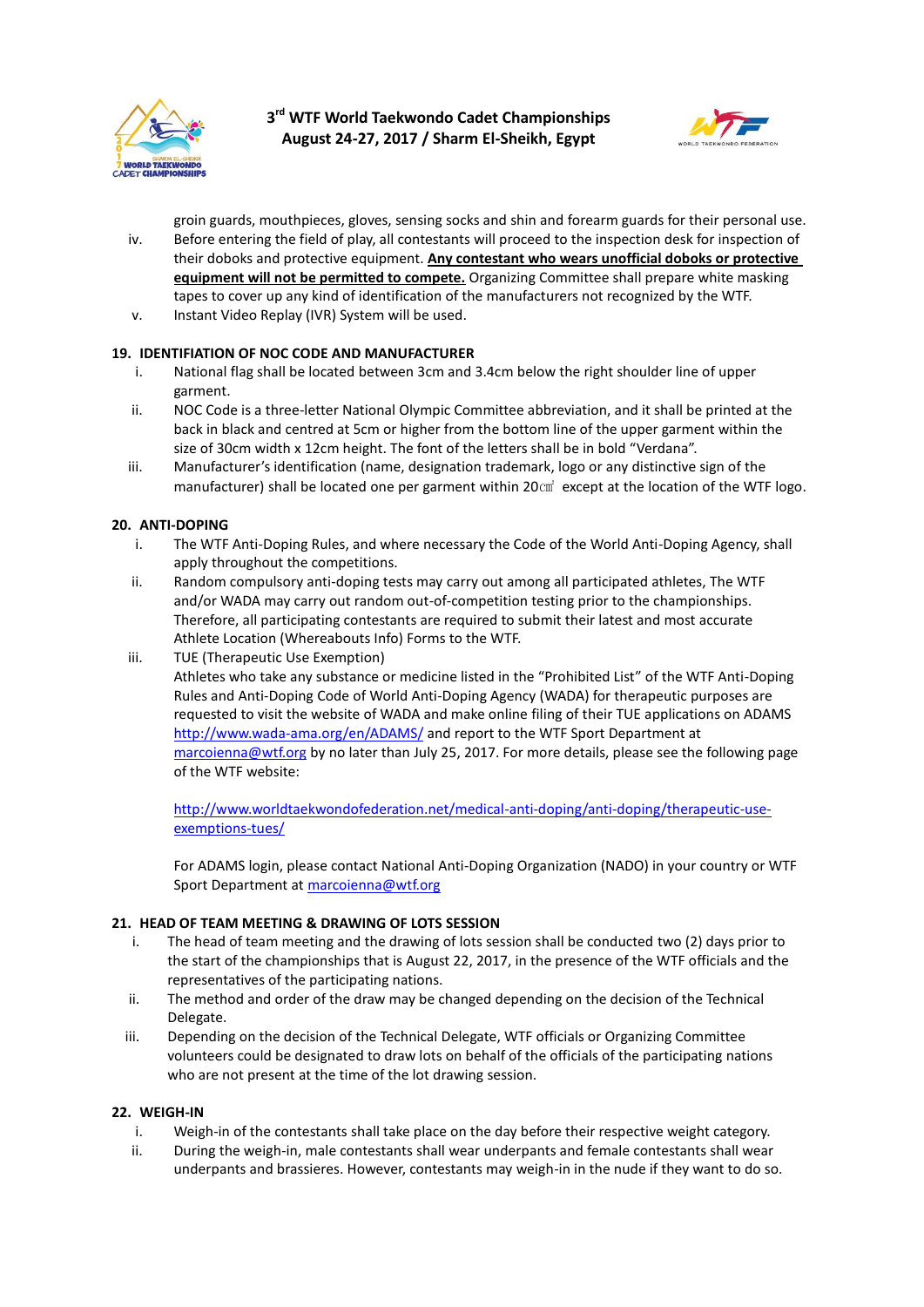



## **23. INDEMNITIES**

- i. The respective national taekwondo associations shall be responsible for ensuring that all officials and participants are covered with effective travel & medical insurance coverage.
- ii. Participants without proper insurance coverage will not be allowed to compete at the championships.
- iii. The Organizing Committee will acquire general Public Liability event insurance.

## **24. NATIONAL FLAG AND ANTHEM**

Every participating national taekwondo association is required to bring along the following items for use at the Opening and/or Closing ceremonies:

- i. Two (2) IOC-recognized national flags Size: 90cm x 130cm
- ii. Mp3 file of the pertinent IOC-recognized national anthem \* indicate your MNA on file name ex) National anthem\_your MNA
- iii. Items that mentioned in i, ii are need to be submitted to the Organizing Committee at the on-site registration center in Sharm El-Sheikh

## **25. ACCOMMODATION**

The list of official hotels and hotel reservation forms shall be provided by Organizing Committee shortly

## **26. VISA INFORMATION**

The Visa Guideline and Appendices are shall be provided by Organizing Committee shortly

## **27. ATHLETE REPLACEMENT**

In the event that the registered athletes should be replaced with another due to injuries, the Member National Association can officially request to the WTF for the replacement by **no later than August 17, 2017** by submitting 'Late athlete replace form' together with certification in English from the medical doctor to sport@wtf.org with attention to WTF Sport Director. The decision on the acceptance will be made after evaluation of the submitted documents.

## **28. COACH's ATTIRE**

All Coaches are required to wear formal suit such as tie, jacket, dress shirt (long or short), and trouser from semifinal matches. If any coach refuses to wear abovementioned attire, he or she won't be allowing to coaching.

## **29. TEAM DOCTOR's MEETING**

In order to receive accreditation card, all registered team doctors or physicians must attend team doctor's meeting on August 22<sup>nd</sup>.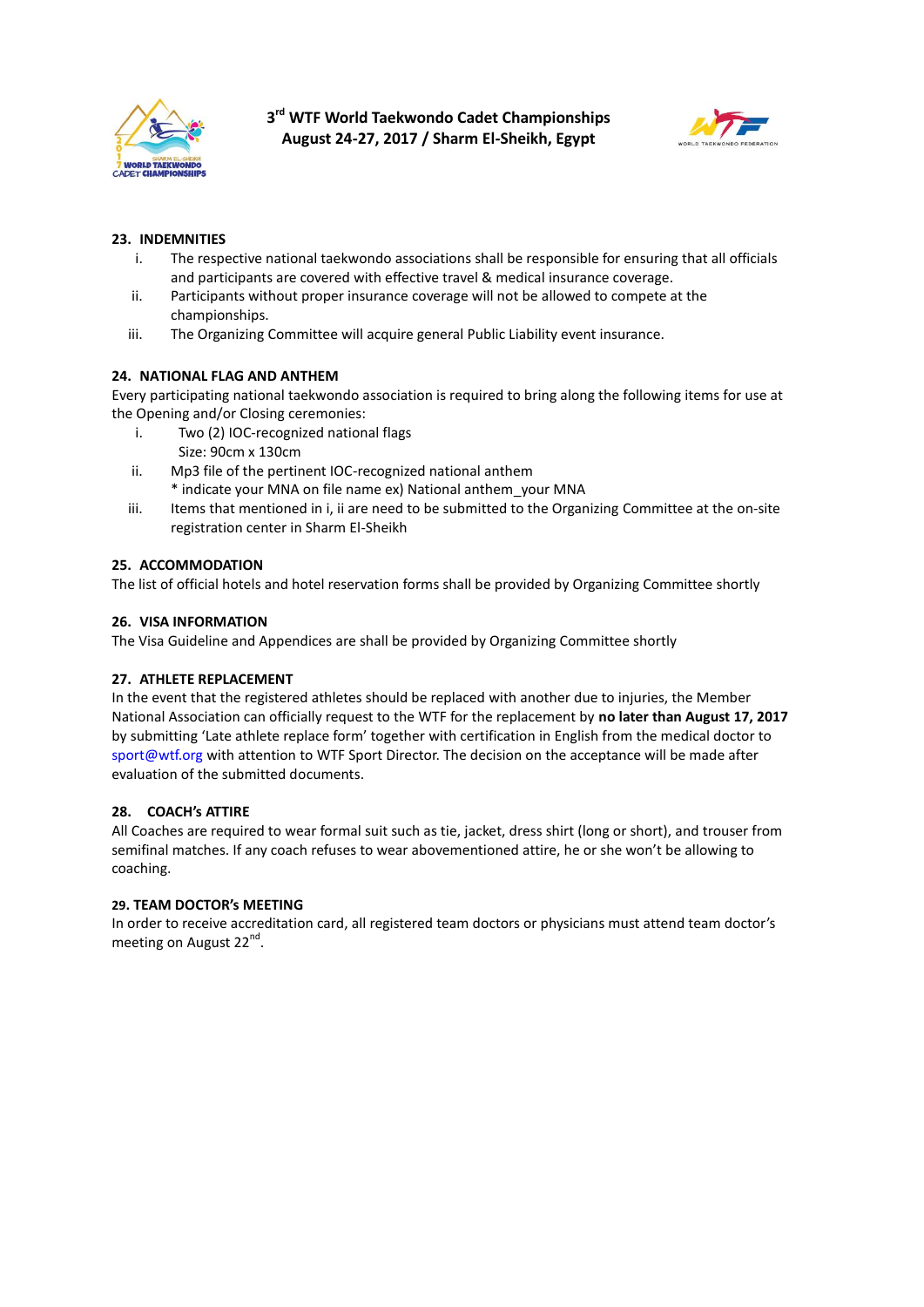



## **TIMETABLE (SUBJECT TO CHANGE)**

| Date         | <b>Time</b> | Event                                                           | Place                       |
|--------------|-------------|-----------------------------------------------------------------|-----------------------------|
| August 19-23 | 0900-1800   | Arrival and registration of teams<br><b>Registration Center</b> |                             |
| August 21-23 | 0900-1800   | Training                                                        | <b>TBC</b>                  |
| August 21-22 | 0900-1800   | Referee meeting and training                                    | <b>TBC</b>                  |
| August 22    | 1300-1500   | Team Doctor's Meeting                                           | <b>TBC</b>                  |
| August 22    | 1500-1700   | Head of Team Meeting and Drawing of Lots                        | <b>TBC</b>                  |
| August 23    | 1000-1200   | Weigh-in for M-65kg, M+65kg, F-29kg, F-33kg, F-51kg             | Youth & Sports Olympic Hall |
| August 24    | 0900-1300   | Competitions for M-65kg, M+65kg, F-29kg, F-33kg, F-51kg         | Youth & Sports Olympic Hall |
|              | 1000-1200   | Weigh-in for M-33kg, M-37kg, M-53kg, F-41kg, F-47kg             | Youth & Sports Olympic Hall |
|              | 1300-1400   | Lunch break                                                     |                             |
|              | <b>TBC</b>  | <b>Opening Ceremony</b>                                         | Youth & Sports Olympic Hall |
|              | 1600-1830   | Semi-finals and finals                                          | Youth & Sports Olympic Hall |
|              | 1830-1900   | Awarding Ceremony                                               | Youth & Sports Olympic Hall |
| August 25    | 0900-1300   | Competitions for M-33kg, M-37kg, M-53kg, F-41kg, F-47kg         | Youth & Sports Olympic Hall |
|              | 1000-1200   | Weigh-in for M-41kg, M-45kg, F-44kg, F-55kg, F-59kg             | Youth & Sports Olympic Hall |
|              | 1300-1400   | Lunch break                                                     |                             |
|              | 1400-1630   | Semi-finals and finals                                          | Youth & Sports Olympic Hall |
|              | 1630-1700   | Awarding Ceremony                                               | Youth & Sports Olympic Hall |
| August 26    | 0900-1300   | Competitions for M-41kg, M-45kg, F-44kg, F-55kg, F-59kg         | Youth & Sports Olympic Hall |
|              | 1000-1200   | Weigh-in for M-49kg, M-57kg, M-61kg, F-37kg, F+59kg             | Youth & Sports Olympic Hall |
|              | 1300-1400   | Lunch break                                                     |                             |
|              | 1400-1630   | Semi-finals and finals                                          | Youth & Sports Olympic Hall |
|              | 1630-1700   | Awarding Ceremony                                               | Youth & Sports Olympic Hall |
| August 27    | 0900-1300   | Competitions for M-49kg, M-57kg, M-61kg, F-37kg, F+59kg         | Youth & Sports Olympic Hall |
|              | 1300-1400   | Lunch break                                                     |                             |
|              | 1400-1630   | Semi-finals and finals                                          | Youth & Sports Olympic Hall |
|              | 1630-1700   | Awarding Ceremony                                               | Youth & Sports Olympic Hall |
|              | 1700-       | <b>Closing Ceremony</b>                                         | Youth & Sports Olympic Hall |